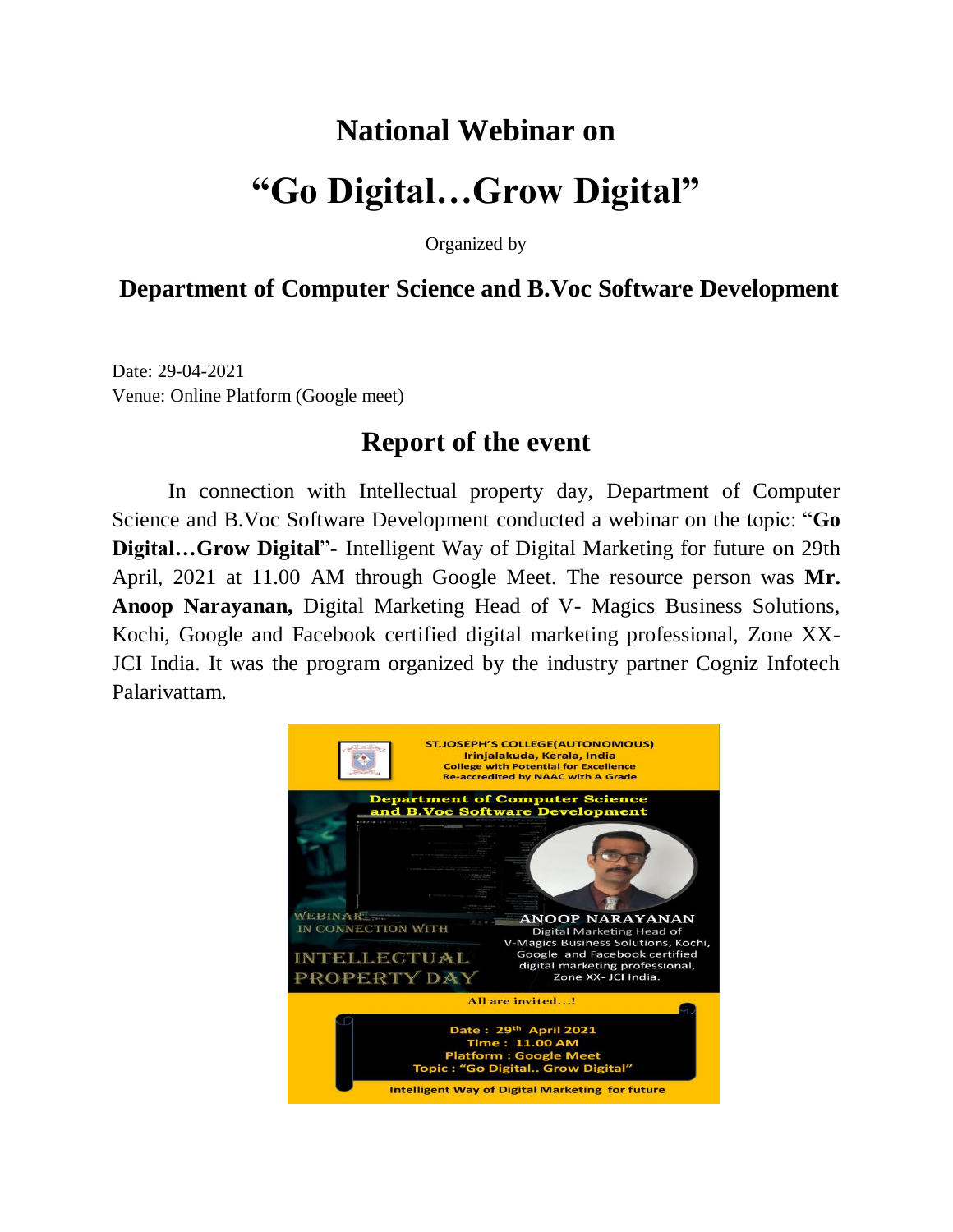The program commenced with the inaugural ceremony by invoking the blessings of the Almighty. **Mrs. Blessy Paul**, Faculty of B.Voc Software Development, formally welcomed all the dignitaries and participants from the various educational institutions, colleagues, guests and students. She pointed various applications of this topic in diverse fields and hoped that the participants will be highly benefited by the speaker.

The webinar was started immediately at 11am and our resource person, **Mr. Anoop Narayanan,** Digital Marketing Head of V- Magics Business Solutions, Kochi, Google and Facebook certified digital marketing professional, Zone XX-JCI India delivered his fruitful talk on Intelligent Way of Digital Marketing for future. The entire session was very interactive and many of our participants were actively interacted with the resource person. The students also had all their queries solved and doubts cleared by the resource persons, who were always present there to assist them. This session came to an end at 12.30pm.



In the end, Ms. Deepthi, student of the department of B.Voc Software Development, St. Joseph's (Autonomous) College, Irinjalakuda offered a vote of thanks to all including the Principal, the HOD, and faculty advisors without whom this event wouldn't have been possible and all the invited guests for gracing the occasion by their solemn presence and to all the participants of the webinar who were the main ingredient of this webinar.